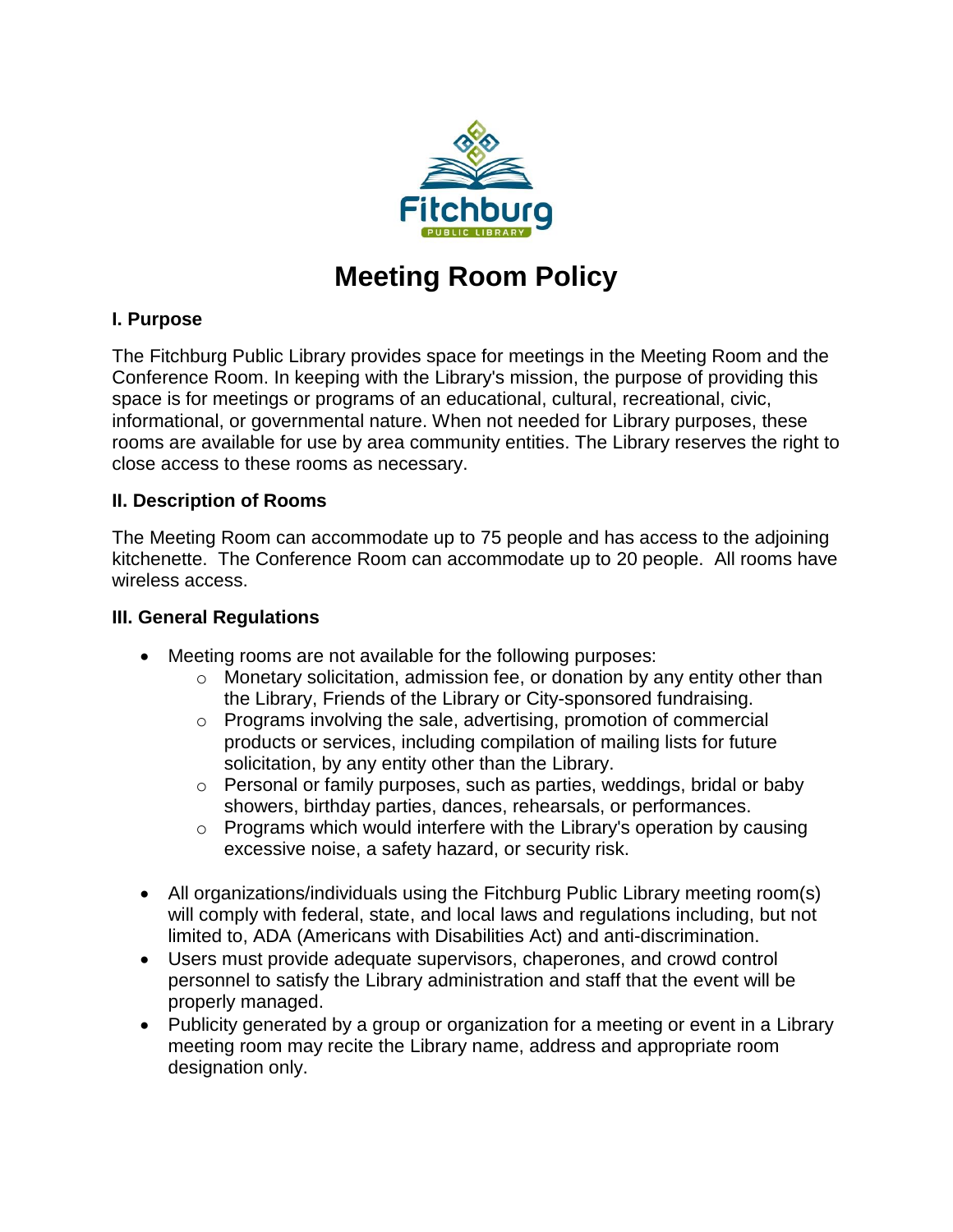- The use of the name, address or telephone number of the Fitchburg Public Library as the address or headquarters for any group or organization using the Library for meeting purposes is prohibited.
- No signs, posters, displays, etc. promoting a meeting or program by an organization or group may be placed anywhere in the Library or on its premises without prior permission and direction from the Library Director or staff. The cost to repair any damage caused by the unauthorized placement of such items will be assessed to the organization or group, specifically the person named on the reservation form. The organization or group will not be permitted to reserve meeting room space again until these costs have been paid.
- Library staff will not relay messages to people attending meetings, except in emergencies.
- Soliciting or canvassing Library patrons is not permitted.
- The Library retains the right to monitor all meetings, programs and events conducted on the premises to ensure Library policies are followed. Library staff will have free access to meeting rooms at all times.

## **IV. Application/Cancellation**

- Reservations are required for use of the large Meeting Room and the Conference Room located on the Library's second floor and must have a minimum of six (6) people per room. Small group study rooms on the second floor are first-come, first-served and may not be reserved.
- Room reservations must be made by an authorized adult representative of the group. Children aged 17 or younger are not permitted to reserve public meeting spaces.
- Any misrepresentation upon reserving the room(s) shall void any use of that space.
- The Library requires a 24-hour notice of meeting cancellation. Repeated cancellations or failure to keep appointments for meetings can be cause for denial of future meeting room requests.
- On occasion, the Library may have to cancel a group's use of a meeting room due to unforeseen circumstances with two (2) weeks' notice.
- In the event the Library is unexpectedly closed, meetings scheduled during that time will be cancelled.
- In the event of cancellation, the group's leader is responsible for notifying group members.

# **V. Scheduling**

- The Library and groups affiliated with the Library will be given first priority for reserving space. There are no restrictions on the scheduling of Library and Library related events and programs. Other groups will be accommodated as space is available.
- Reservation of meeting rooms is available on a first-come, first-served basis.
- Meeting rooms are available for use during regular Library hours. Meetings must end by the Library's closing time, and cannot extend past regular Library hours.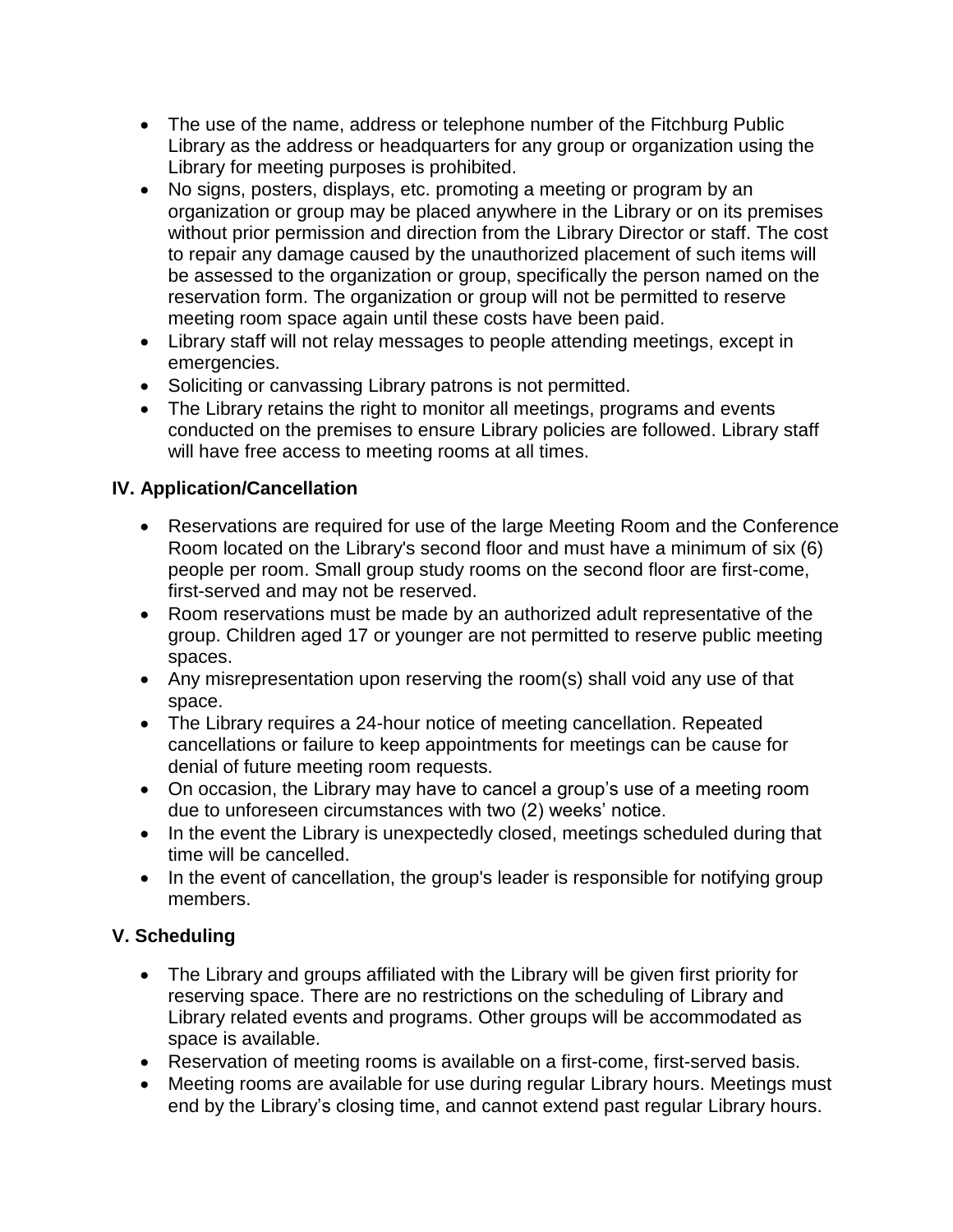- The reservation must allow for setup and cleanup time. Setup prior to reserved times is prohibited. Reserving a room the day prior for setup is also prohibited.
- Groups must leave the room when the meeting is scheduled to end. Groups must leave the building by the time the Library closes.
- Reservations for use of the rooms may be made up to 90 days in advance.
- The use of rooms by an individual(s)/organization(s) is limited to 3 meetings per 90 days, unless the Library is a cosponsor.

## **VI. Use of Facilities**

- Library or other city staff will not provide assistance in setting up the meeting room.
- Equipment is available for use. Upon request, the Library can provide instruction of its use. However, the Library is unable to provide personnel to operate this equipment.
- The user is responsible for leaving the room in the condition in which it was found.
	- $\circ$  This includes, but is not limited to, taking out the trash and re-lining the bins if the trash is either perishable or overflowing the bins. The user, specifically the person who makes the reservation, will be responsible for all damage to the building, furniture and equipment and any extra cleaning that is required.
	- o The Library is the sole determinant of whether damaged furnishings or equipment can be repaired or must be replaced. The Library will make all arrangements for repairs to walls, floors, furniture, etc.
	- o The Library may assess a fine to users if extra cleaning is required.
- Refreshments may be served. Groups are responsible for providing their own refreshments and any supplies needed for serving or cleanup.
- Decorations, wall hangings, presentation materials or any other items may not be taped, stapled, glued or in any other way fastened to walls, ceilings or fixtures.
- If Library equipment is missing after a group has used the room, the Library will bill the responsible party for the costs of replacement.
- Tobacco products, incendiary items, weapons, and illegal substances are not permitted on Library premises.
- Alcoholic beverages are prohibited except for Library or Library sponsored events.
- No advance deliveries can be accepted for meetings. Materials may not be stored at the Library before or after a meeting.
- Registration tables must be set up inside the room. No tables or chairs are to be used outside of the rooms.
- The Library may impose reasonable conditions for the use of its meeting rooms to ensure that public or private property is not damaged through use of its facilities and to ensure that the comfort, convenience, safety or welfare of the public is not disturbed.